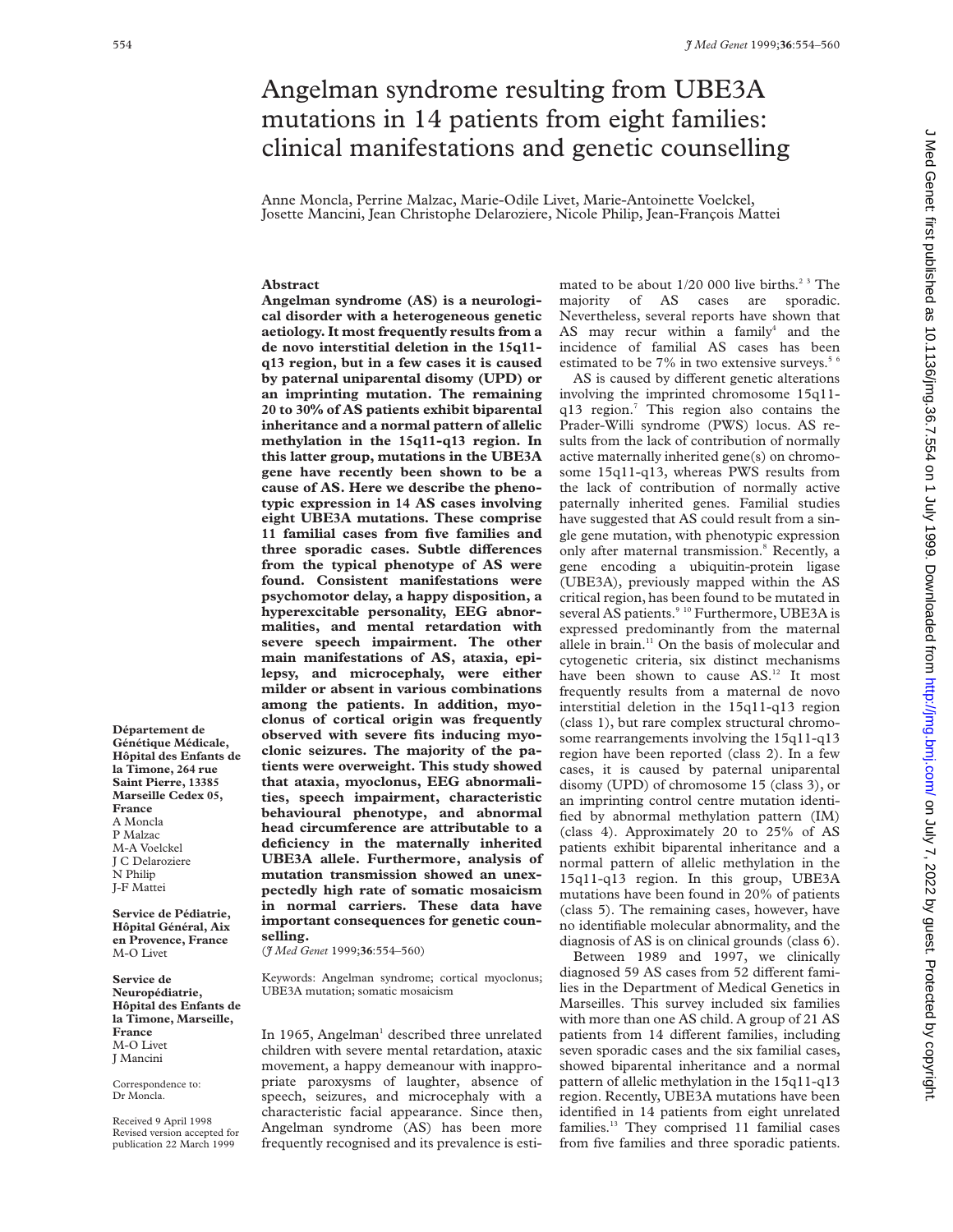

In the familial cases, there were five distinct mutations consisting of two insertion mutations (exon 12 and exon 16) and two deletion mutations (exon 9), which cause premature termination of the predicted open reading frame, and one insertion mutation (exon 15) that results in the insertion of an isoleucine at position 802. In the sporadic cases, two distinct insertion mutations (exon 8 and exon 16) and one insertion deletion mutation (exon 10) were found. Extensive clinical studies of sporadic $14-16$ or familial AS patients<sup>4</sup> were reported before the recognition of UBE3A and imprinting mutations. We describe the clinical features of these AS patients and the transmission of the mutation in the families.

#### **Subjects and methods**

The 14 patients, comprising 11 familial cases from five families and three sporadic patients, were referred to us for unexplained developmental delay between 1989 and 1995. The same geneticist and neuropaediatrician made the clinical evaluation of all patients. Clinical history, anthropometric data, physical and neurological findings, EEG studies, and extensive investigation of the maternal pedigree were registered using our standard protocol adapted from Angelman<sup>1</sup> and Robb et al.<sup>17</sup> Clinical diagnosis of the patients was made before the DNA results were available.

Molecular and cytogenetic studies showed biparental inheritance of chromosome 15 with a normal methylation pattern (loci D15S63 and SNRPN-exon 1) in the 15q11-q13 region in all probands. Cytogenetic analysis, DNA extraction, methylation analysis, and microsatellite studies were performed following standard protocols.18 To study the segregation of the 15q11-q13 haplotypes, DNA samples were collected from nuclear families with both affected and unaffected offspring, as well as members of the maternal family. Patients and their relatives were genotyped using microsatellites for loci within the AS/PWS region: p4.3R, D15S128 (Généthon), D15S210 (Généthon), D15S113, GABRB3-CA, 155.1CA, and 85.CA.

Mutation analysis involving UBE3A was performed by SSCP analysis and DNA sequencing and is reported in detail by Malzac *et al*. <sup>13</sup> Mutation results are presented in table 1. Transmission of the mutations was studied by SSCP analysis and DNA sequencing.

# **Results**

FAMILY PEDIGREES Families 1 and 2 are illustrated in fig 1A. The sibs comprised one male and one female (III.1 and III.2) in family 1 and two females (III.1 and III.2) of consanguineous parents in family 2. The pedigree of family 3 is shown in fig 1B. Two phenotypically normal sisters (III.5 and III.7) and a paternal aunt (II.1) produced, respectively, two, one, and one offspring with AS syndrome, two of whom were under evaluation (IV.8 and IV.14). Before the family was referred to us, one patient (IV.9) died aged 30 years and III.1 died at the age of 70 years. The medical records and photographs confirmed that they had both suffered from AS. The pedigree of family 4 is illustrated in fig 1B. Two phenotypically normal sisters (II.2 and II.3) produced, respectively, one and two offspring with AS (III.2; III.3 and III.4). The pedigree of family 5 is illustrated in fig 1B. The female patient (V.2) was the first to be diagnosed with AS. Her mother spoke of a male relative with unexplained mental retardation, living a long way from France. The mother of this subject (V.10) was her paternal first cousin. Medical records and photographs were obtained through correspondence with the parents, confirming the diagnosis of AS. An extensive investigation of maternal relatives eventually showed that seven AS cases had occurred in several sibships over five generations. Of the sporadic cases, two were only children (cases  $1$  (III.1) and  $2$  (III.1), fig. 1C). Sporadic case 3 (III.3) has an unaffected brother and sister (fig 1C). The maternal chromosome 15 haplotype for the affected AS patients was determined using microsatellites for loci within the PWS/AS region. The maternal AS related haplotype is shown in black and the normal chromosome 15 by hatching. Segregation of the AS related haplotype is shown for each family. UBE3A mutations are denoted by  $(-)$  and the normal allele by  $(+)$ .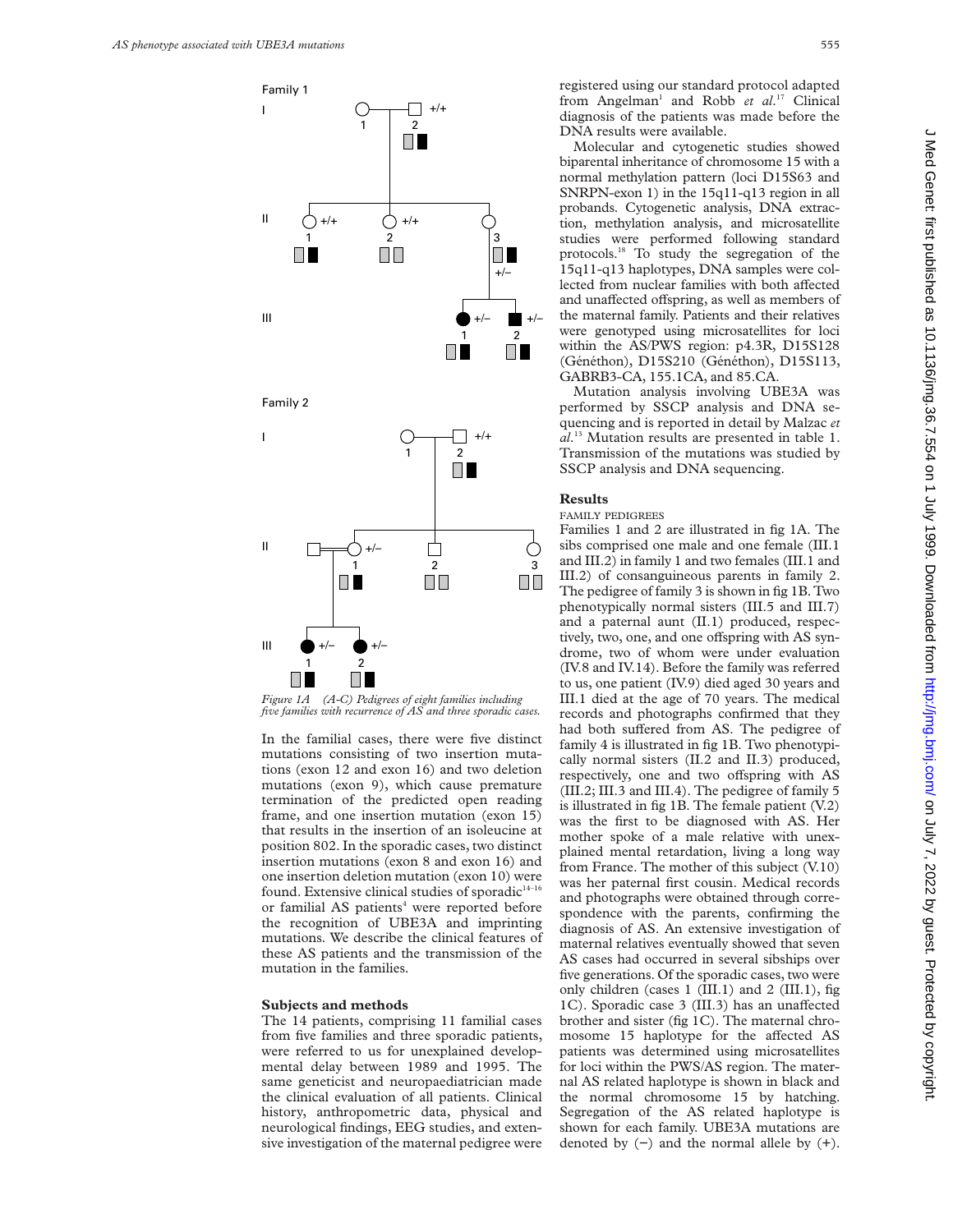# Family 3



Family 5



*Figure 1B*

Transmission of the mutation is shown for affected and unaffected subjects who were tested (mos=somatic mosaicism).

## TRANSMISSION OF THE MUTATION

In the familial cases, segregation analysis of chromosome 15 showed that the affected children had inherited the same maternal chromosome 15. The grandpaternal origin of the AS related haplotype was shown in families 1, 2, 4, and 5 (fig 1) (in family 3, the grandfather's DNA was not available). This result was consistent with dominant transmission of a mutation at an imprinted locus,<sup>8</sup> and potential unaffected female carriers were identified in all these families. Our study of UBE3A mutation transmission confirmed these results. In addition, in family 4, we found somatic mosaicism of the UBE3A mutation in the phenotypically normal grandfather by SSCP analysis (fig 2).

In the three sporadic cases, the maternal chromosome 15 inherited by the affected patients was grandpaternal in origin. Segregation analysis of the AS related haplotype showed that this haplotype was shared with an unaffected sib in case 3 and three unaffected first cousins in case 1 (fig 1). These findings suggested either that a de novo mutation had arisen in the affected child or his mother or that germline mosaicism was present in the mother. The study of the transmission of a known mutation confirmed the results of segregation analysis. In addition, in case 1, an only child, we found somatic mosaicism in his phenotypically normal mother by SSCP analysis. In case 2, we are able to conclude that the mother's sister (II.1) who shared the AS related haplotype was not at risk of being a carrier.

# NATURAL HISTORY AND CLINICAL

# MANIFESTATIONS

Data of the patients are shown in table 1. The patients comprised six females and eight males aged from 9 months to 33 years at diagnosis.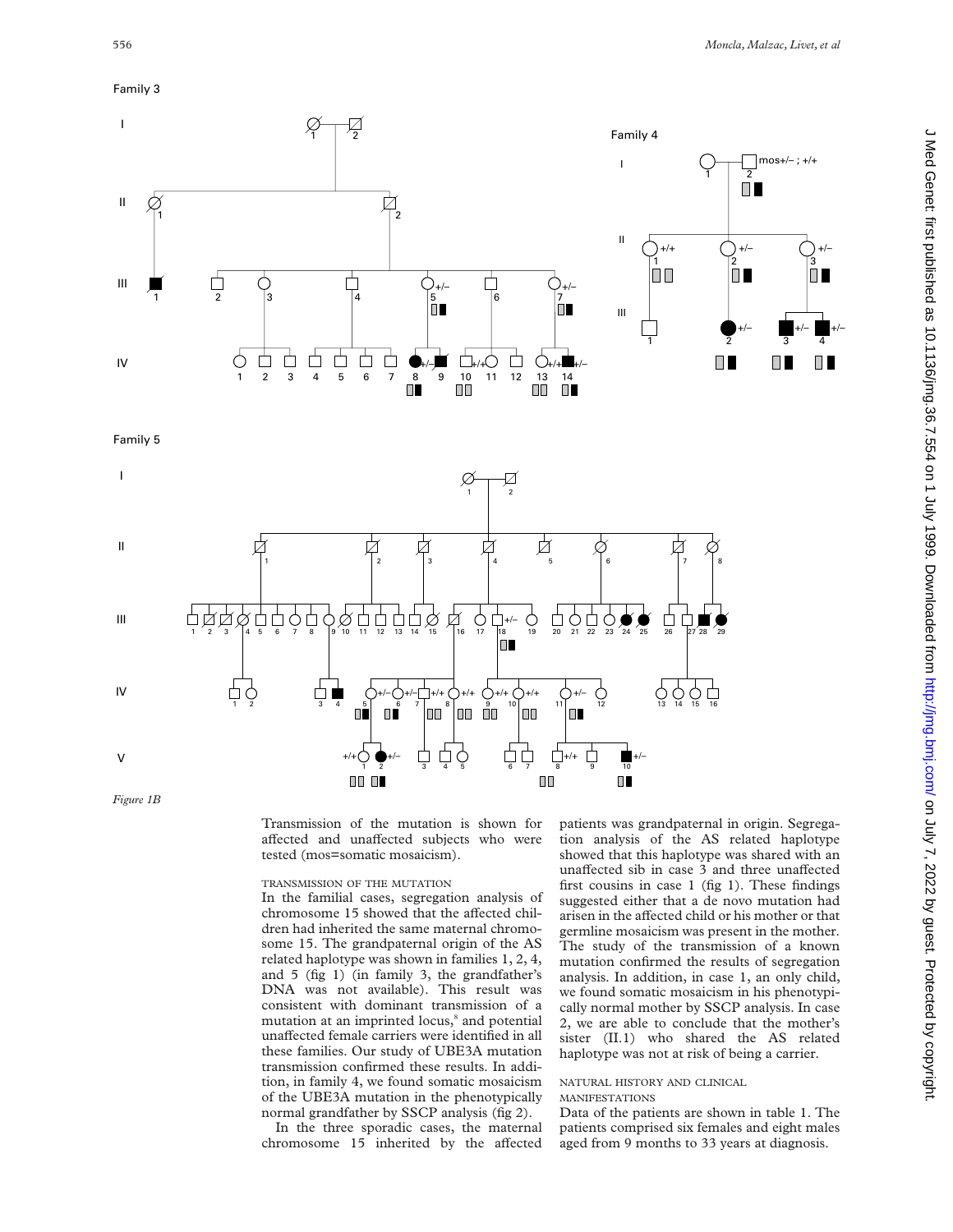#### Sporadic case 1



Sporadic case 2



Sporadic case 3



# *Pregnancy and neonatal period*

The mother's age at the birth of the AS patient ranged from 22 to 32 years (mean 28 years) and the father's age at birth ranged from 23 to 34 years (mean 28.7 years). Pregnancies, anthropometrics at birth, and head circumferences were normal or within the normal range in all cases. Feeding difficulties were reported in three cases and included difficulty with sucking (one case) and frequent vomiting (two cases).

## *Neurobehavioural findings*

Motor development was delayed in all patients. The mean age of onset of walking was 33 months, with 10 patients walking by 3 years of age. None of the adults had loss of walking. Ataxia was typical in three cases, mild in three cases, and moderate in eight cases. Seizures were reported in 11 of 14 cases (78.6 %). The age of onset of seizures ranged from 6 months to 20 years (mean age 5.4 years). In 8 of 11 patients, only one episode of seizures was noticed in a long follow up of 5 to 10 years. The most frequent ictal patterns were atypical absences and myoclonic seizures. Episodes of seizures were easy to control with treatment in all patients. The three patients unaffected by seizures were 7, 20, and 30 years of age, respectively. However, the available EEG studies performed in childhood showed characteristic AS EEG patterns in all cases, either with or without seizures.<sup>19</sup> In some adults, improvement in the EEG pattern was observed, as previously described by Boyd *et al*. <sup>19</sup> Myoclonus of cortical origin was observed in 13 of 14 patients.<sup>20</sup> In one patient (family 4, patient III.3), myoclonus was not evident clinically and was only confirmed using back averaging electroencephalography. Severe episodic fits of myoclonus, triggered by stress, obviously induced the onset (family 4, III.2 at 20 years), or the recurrence of myoclonic seizures (sporadic case 3, at 15 years, after a seizure free period of seven years; family 3, IV.14; family 5, V.10). Sleep disturbance was recorded in 10/14 cases and persisted into adulthood in two patients. All patients had severe speech impairment. Half of the patients had acquired between four and 10 words, but they were only able to utter one or two syllables of each word. Nevertheless, all of them had developed a highly efficient system of non-verbal communication and they showed a level of comprehension better than that generally reported in typical AS cases. They all had a happy disposition, moderate hyperexcitability, and appropriate laughter and hand flapping when excited.

# *Physical findings*

A delayed increase in head circumference was observed in 13 patients (93%), resulting in absolute microcephaly (equal to −2 SD) in six cases (42.8%) and relative microcephaly (between −1.5 SD and −1 SD) in seven cases (53.8%). One male patient (family 5) had a head circumference of average size, whereas his female cousin was microcephalic. Facial dysmorphism was mild in nine patients (families 1, 3, and 4, and sporadic cases 1 and 2). The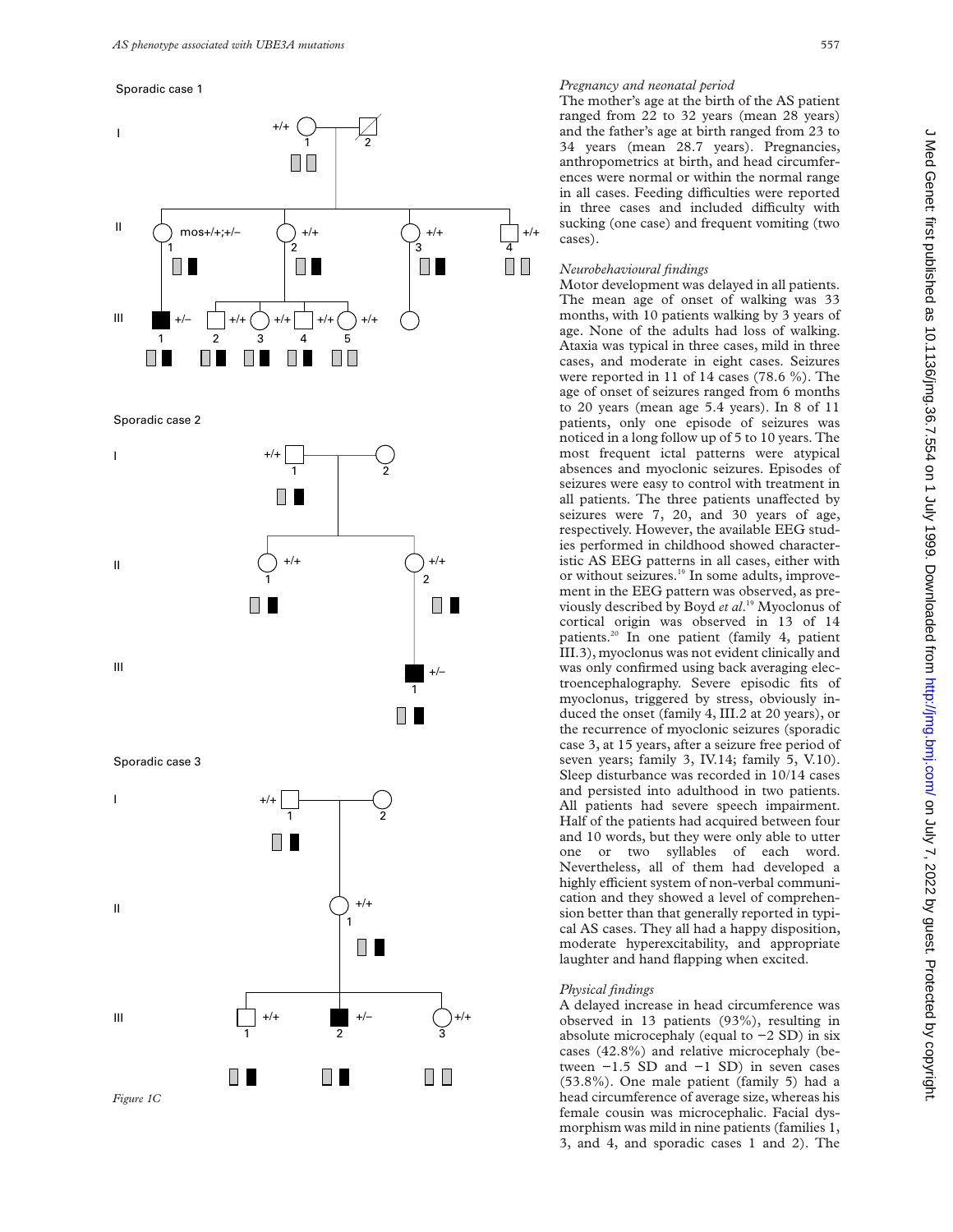*Table 1 Clinical manifestations of 14 patients from eight families resulting from UBE3A mutation*

| AS                               | Familial       |                          |                          |                          |                          |                          |                |                          |                          |                          | Sporadic       |                          |                          |                        |
|----------------------------------|----------------|--------------------------|--------------------------|--------------------------|--------------------------|--------------------------|----------------|--------------------------|--------------------------|--------------------------|----------------|--------------------------|--------------------------|------------------------|
|                                  |                | $\mathcal I$             |                          | $\overline{c}$           |                          | 3                        |                | $\overline{4}$           |                          |                          | 5              |                          | $\overline{c}$           | 3                      |
| Mutation site (exon)             | 9              |                          | 12                       |                          | 16                       |                          | $\mathbf Q$    |                          |                          | 15                       |                | 8                        | 16                       | 10                     |
| Sequence change                  | 2037del10      |                          | 2527insA                 |                          | 3033insA                 |                          | 1461del14      |                          |                          | 2992ins3                 |                | 645A                     |                          | 3086ins5 2530del26insA |
| Pedigree No                      | III.1          | III.2                    | III.1                    | III.2                    | IV.8                     | IV.14                    | III.2          | III.3                    | III.4                    | V <sub>12</sub>          | V.10           | III.1                    | III.1                    | III.2                  |
| Sex                              | F              | M                        | F                        | F                        | M                        | F                        | M              | M                        | F                        | F                        | M              | M                        | M                        | M                      |
| Age at diagnosis (y)             | 3.9            | <1                       | $\overline{7}$           | $\overline{4}$           | 14                       | 33                       | 20             | 18                       | 28                       | 22                       | 21             | $\overline{c}$           | 11                       | 8                      |
| Age at last review               | 8              | 5                        | 11                       | $\overline{7}$           | 17                       | 36                       | 23             | 20                       | 31                       | 27                       | 26             | 8                        | 12                       | 15                     |
| Feeding difficulty               | $\overline{+}$ |                          | $^{+}$                   |                          | Ξ.                       | -                        | Ξ.             | Ξ.                       | -                        | -                        | -              | $^{+}$                   | Ξ.                       |                        |
| Onset of walking (mth)           | 32             | 30                       | 36                       | 24                       | 19                       | 20                       | 24             | 60                       | 36                       | 42                       | 36             | 42                       | 24                       | 48                     |
| Ataxia                           | $+/-$          | $+/-$                    | $+/-$                    | $+/-$                    | $^{+}$                   | $+$                      | $+/-$          | $+/-$                    | $+/-$                    | $++$                     | $++$           | $\overline{+}$           | $+/-$                    | $^{++}$                |
| Seizures                         |                | $^{+}$                   | $^{+}$                   | -                        | $+$                      | $^{+}$                   | $^{+}$         | -                        | $\overline{\phantom{0}}$ | $+$                      | $^{+}$         | $^{+}$                   | $\ddot{}$                | $+$                    |
| Onset of seizures (y)            | 4              | 3.5                      | 5                        | $\qquad \qquad -$        | 1/2                      | $\overline{c}$           | 20             | -                        | $\overline{\phantom{0}}$ | $\overline{c}$           | 2.5            | $\overline{c}$           | $\overline{7}$           | 8                      |
| Persistent or recurrent seizures |                | $\overline{\phantom{0}}$ | $\overline{\phantom{0}}$ | $\equiv$                 | $\overline{\phantom{0}}$ | $^{+}$                   | $^{+}$         |                          | $\overline{\phantom{0}}$ | $\overline{\phantom{0}}$ | $^{+}$         | $\overline{\phantom{0}}$ | $\equiv$                 | $+$                    |
| Treatment                        | VA             | <b>VA</b>                | VA                       |                          | $\overline{\phantom{0}}$ | VA                       | <b>BZP</b>     | $\overline{\phantom{0}}$ | $\overline{\phantom{0}}$ | <b>VA</b>                | VA/BZP         | VA                       | <b>VA</b>                | <b>VA</b>              |
| Cortical myoclonus               | $\ddot{}$      | $\overline{\phantom{0}}$ | $^{+}$                   | $+$                      | $+$                      | $^{++}$                  | $^{++}$        | $^{+}$                   | $++$                     | $+$                      | $++$           | $^{+}$                   | $+$                      | $++$                   |
| First abnormal EEG recorded (y)  | 4              | 3                        | 1.5                      | 1.5                      | 1.5                      | $\overline{c}$           | $\overline{5}$ | 3                        | 6                        | $\overline{c}$           | 2.5            | 2.5                      | 6                        | 2                      |
| Sleep disturbance                | $\overline{+}$ | $^{+}$                   | $\overline{\phantom{0}}$ | $\ddot{}$                | $\overline{\phantom{0}}$ | $^{+}$                   | $^{+}$         | $\overline{\phantom{0}}$ |                          | $\ddot{}$                | $\ddot{}$      | $^{+}$                   | $\ddot{}$                | $+$                    |
| Language (number of words)       | 5              | $\overline{4}$           | 4                        | 6                        | 10                       | 3                        | $\overline{2}$ | $\overline{2}$           | $\overline{2}$           | 6                        | $\overline{c}$ | 5                        | 5                        | 10                     |
| Sign language                    |                | $\ddot{}$                | $\ddot{}$                | $\ddot{}$                | $+$                      |                          | $\ddot{}$      | $\ddot{}$                | $\ddot{}$                | $\ddot{}$                | $\ddot{}$      | $^{+}$                   |                          | $+$                    |
| Happy disposition                |                | $\ddot{}$                | $\ddot{}$                | $\ddot{}$                | $\ddot{}$                | $^{+}$                   | $\ddot{}$      | $\ddot{}$                | $\ddot{}$                | $\ddot{}$                | $\ddot{}$      | $\overline{+}$           | $\ddot{}$                | $\ddot{}$              |
| Hyperexcitability                |                | $\ddot{}$                | $\ddot{}$                | $\ddot{}$                | $\ddot{}$                | $^{+}$                   | $^{+}$         |                          | $\ddot{}$                | $\ddot{}$                | $\ddot{}$      | $\overline{+}$           | $\ddot{}$                | $\ddot{}$              |
| Laughter when excited            |                | $\ddot{}$                | $^{+}$                   | $+$                      | $^{+}$                   | $^{+}$                   | $^{+}$         | $^{+}$                   | $\ddot{}$                | $+$                      | $^{+}$         | $^{+}$                   | $\ddot{}$                | $+$                    |
| Hand flapping when excited       |                | $^{+}$                   | $^{+}$                   | $+$                      | $^{+}$                   | $^{+}$                   | $^{+}$         | $^{+}$                   | $^{+}$                   | $+$                      | $\ddot{}$      | $^{+}$                   | $\ddot{}$                | $+$                    |
| Head circumference (SD)          | $-2$           | $-1$                     | $-2$                     | $-2$                     | $-1.5$                   | $-1.5$                   | $-1.5$         | $-2$                     | $-1.5$                   | $-2$                     | Mean           | $-2$                     | $-1.5$                   | -1                     |
| Flat occiput                     |                | $\overline{+}$           | $^{+}$                   | $+$                      | $^{+}$                   | $^{+}$                   | $^{+}$         | $^{+}$                   | $\ddot{}$                | $\overline{\phantom{0}}$ |                | -                        |                          | -                      |
| Macrostomia                      |                |                          | $^{+}$                   | $\ddot{}$                |                          |                          |                |                          |                          | $+$                      | $^{+}$         |                          |                          | $+$                    |
| Tongue thrusting                 |                | $\ddot{}$                | $\ddot{}$                | $\overline{\phantom{0}}$ | $\overline{\phantom{0}}$ | $\overline{\phantom{0}}$ | -              | -                        |                          | $\ddot{}$                | $\ddot{}$      | $\overline{+}$           | $\overline{\phantom{0}}$ | $\ddot{}$              |
| Widely spaced teeth              |                | $\ddot{}$                | $^{+}$                   | $+$                      | $\overline{\phantom{0}}$ |                          | -              |                          |                          | $\ddot{}$                | $\ddot{}$      | $\overline{+}$           | $\ddot{}$                | $\ddot{}$              |
| Mandibular prognathism           |                |                          | $^{+}$                   | $\overline{\phantom{0}}$ | $\ddot{}$                | $^{+}$                   |                |                          |                          | $\ddot{}$                | $\ddot{}$      | -                        |                          |                        |
| Strabismus                       |                |                          | $^{+}$                   | $+$                      | $\ddot{}$                |                          |                |                          |                          |                          | $\ddot{}$      |                          |                          |                        |
| Facial asymmetry                 |                |                          | $\ddot{}$                | $\overline{\phantom{0}}$ | $^{+}$                   |                          |                |                          |                          |                          |                |                          |                          |                        |
| Scoliosis                        |                |                          |                          |                          | $\ddot{}$                | P                        |                |                          |                          | $\overline{\phantom{0}}$ |                |                          |                          |                        |
| Height at last review (SD)       | $+1$           | $-1$                     | Mean                     | $+1$                     | $+1$                     | $-2$                     | Mean           | Mean                     | $+1$                     | $-2$                     | Mean           | Mean                     | Mean                     | Mean                   |
| Overweight $(\geq +1$ SD)        | $+2$           | $\overline{\phantom{0}}$ | $+2$                     | $+2$                     | $+3$                     | $+2$                     | $+2$           | $+2$                     | $\overline{\phantom{0}}$ | $+2$                     | $+1$           | $+2$                     | $+1$                     | $+1$                   |
| Food attraction                  | $\ddot{}$      | $^{+}$                   | $+$                      | $+$                      | $+$                      | $^{+}$                   | $^{+}$         | $^{+}$                   | $+$                      | $+$                      | $\ddot{}$      | $^{+}$                   | $+$                      | $+$                    |

The diVerence in severity of ataxia is indicated by ++ typical, + mild, +/− extremely mild ataxia. Growth parameters (height, weight, head circumference) are described in standard deviations (SD). VA = valproic acid. BZP = benzodiazepine. Characteristic EEG patterns are defined by Boyd *et al*. 19



*Figure 2 SSCP results in family 4. SSCP analysis was performed using primers E63I/E63J (exon 9). The lanes include two AS probands (lane 1: III.3, lane 2: III.2), their phenotypically normal mothers (lane 3: II.3, lane 4: II.2), their aunt (lane 5: II.1), and their maternal grandfather (lane 6: I.2) (see reference number of each subject on the family pedigree). A normal control was included (lane 7). II.2 (lane 5) and the normal control (lane 7) have four normal bands. The two AS probands (lanes 1 and 2), their mothers (lanes 3 and 4), and maternal grandfather (lane 6) have an additional lower (mutant) band. All have normal and mutant bands of equal intensity except the grandfather who has a lower band of <5% of the intensity of the upper band, indicating mosaicism for the UBE3A mutation (the autoradiograph was overexposed to visualise the mutant band in the grandfather).*

characteristic large mouth and prognathism were not observed in these patients (fig 3). Strabismus was observed in three cases and facial asymmetry in two cases. None was hypopigmented. Scoliosis was present in two of eight adult or adolescent cases. Growth retardation (−2 SD) was observed in only two female adult cases (14.3%), whereas the affected males (families 3 and 5) were of normal height. In these two families, unaffected female carriers were short. Obesity  $(\geq 2)$ SD relative to height) with hyperphagia was present in seven of 14 cases (64.3%).

# **Discussion**

The diagnosis of AS in patients with biparental inheritance and a normal methylation pattern is essentially based on clinical findings. The typical phenotype of AS comprises severe mental retardation, epilepsy, lack of speech, ataxic movements, outbursts of inappropriate laugher, large mouth and chin, microcephaly, and an abnormal EEG. The clinical diagnosis of AS is known to be difficult, particularly at an early  $age^{21}$  but also in mentally retarded adults,16 because other clinical disorders can mimic the features of AS. These conditions include Rett syndrome,  $\alpha$  thalassaemia-X linked mental retardation, autism, and ataxic cerebral palsy. With reference to published familial AS cases, no UBE3A mutation was found in one family with two affected brothers.<sup>9 22</sup> Because of a recombination event previously described in this family, Fang et al<sup>23</sup> recently suggested that the mutation is towards the 5' end of the UBE3A locus. An alternative explanation is that they do not have AS, but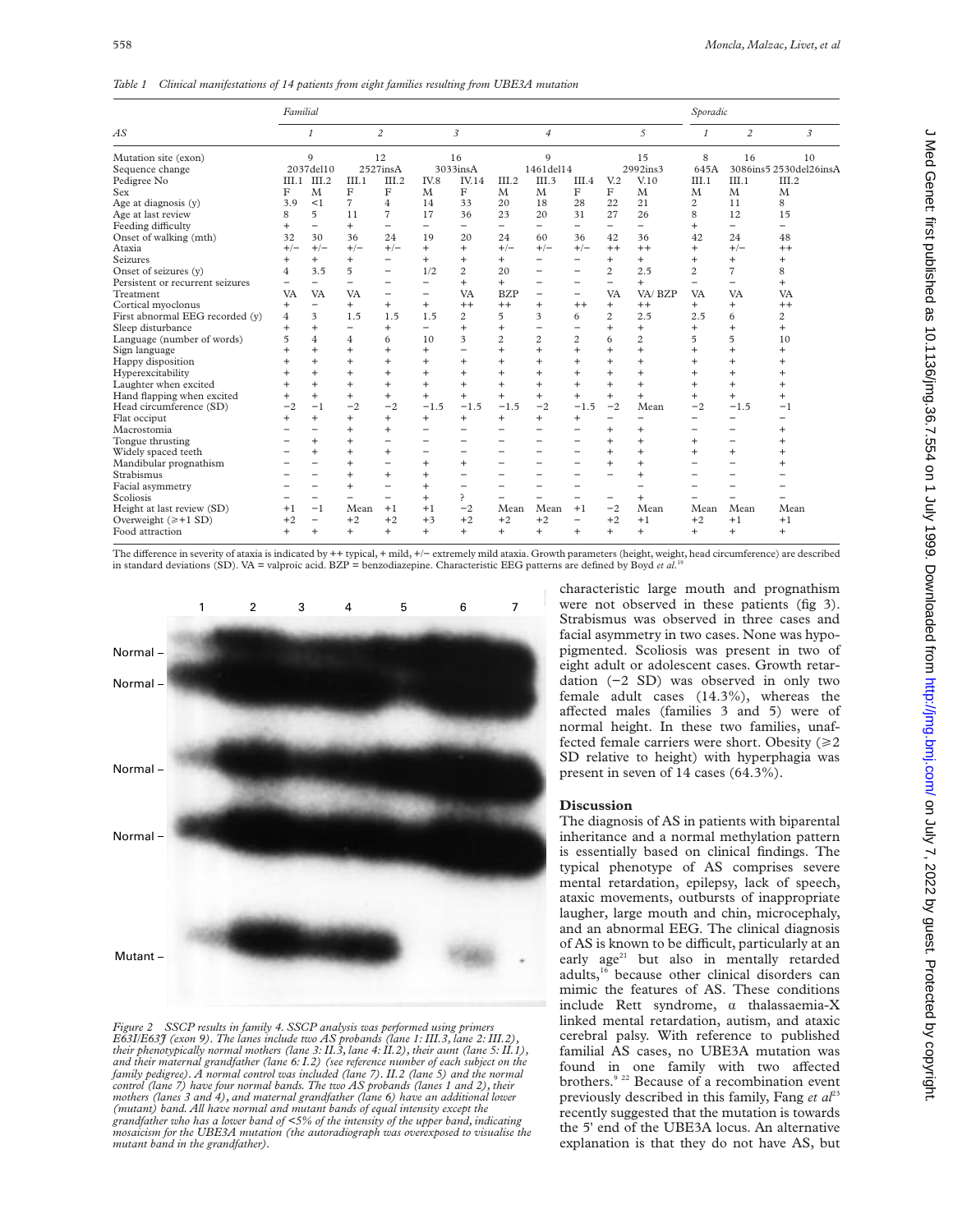

*Figure 3 Facial dysmorphism of eight patients with UBE3A mutations.* (A, B) Two affected sisters. (C, D) Two *adult females, one from family 5 (C) and the other from family 4 (D). (E, F) Mild facial dysmorphism of two brothers from family 4. (G, H) Two sporadic cases, one with mild dysmorphism and the other with the characteristic facial dysmorphism.*

have  $\alpha$  thalassaemia-X linked mental retardation syndrome. This is supported by the clinical manifestations of severe hypotonia and mental retardation, characteristic facial dysmorphism, and genital anomalies.

In the present study, we provide information on the natural history and clinical findings of 14 patients with UBE3A mutations. To the best of our knowledge, only one report of two AS patients with UBE3A has been published with a detailed clinical description.<sup>24</sup> One patient had a typical phenotype and the other an atypical phenotype, in that she has less severe ataxia, no inappropriate laughing or epilepsy, and her EEG was normal at 2 years. In the present study, the affected members of family 5 and the sporadic case 3 showed the most typical AS phenotype, $21$  all the others exhibiting a slightly atypical one. In these cases, we made the clinical diagnosis on the combination of psychomotor delay, happy disposition, a hyperexcitable personality, EEG abnormalities, and mental retardation with severe speech impairment. The other main manifestations of AS, ataxia, epilepsy, and microcephaly, were either mild or absent in various combinations among the

patients (table 1). In addition, we observed intrafamilial variability of clinical manifestations in four families (table 1, families 2, 3, 4, and 5). At an early age, the behavioural phenotype of happy disposition and hyperexcitability is probably the most important manifestation and appears to be decisive in the differential diagnosis of patients with psychomotor and language delay. The characteristic EEG abnormalities described by Boyd et al<sup>19</sup> are also particularly important and may be a good diagnostic clue. This study shows, however, that they are not always present at an early age (table 1), as also found by Fung *et*  $al^{24}$  in one case.

The abnormal motor pattern in AS is complex and usually described as jerky, tremulous, or dystonic. Guerrini *et al*<sup>20</sup> reported that this particular motor pattern is related to myoclonus of cortical origin. For the first time, we show that myoclonus is effectively a consistent manifestation of patients with a UBE3A mutation. It was found in all the patients except the youngest. However, myoclonus is not evident clinically in all patients, but can be shown using back averaging electroencephalography (patient III.3, family 4). This finding suggests that myoclonus results from loss of the maternal UBE3A allele and not GABRB3 as proposed by Guerrini *et al*. <sup>20</sup> In addition, severe episodes of myoclonus were obviously correlated with myoclonic seizures in four patients. Piracetam treatment reduced myoclonus in some patients. The treatment appeared to prevent the occurrence (family 4, III.4) or recurrence of seizures (sporadic case 3). These observations provide useful information for specific management of AS patients. Finally, another finding is the tendency to become overweight, as has previously been described in AS patients.<sup>14</sup>

Most of the UBE3A mutations reported here appear to cause premature chain termination. The only exception is the mutation found in family 5, which causes a one amino acid insertion. The structure of UBE3A protein has a highly conserved hect domain encoded by exons 9-16.<sup>25</sup> One might expect that a mutation in exon 9 would be more severe than one in exon 15 or 16. Our study does not support this, since no significant clinical difference was found between the patients with truncating mutations in exon 9 (families 1 and 4) or exon 16 (family 3, sporadic case 2).

The present study shows that a milder than usual AS phenotype is associated with UBE3A mutations.<sup>21</sup> The phenotype in mutant mice with maternal deficiency of Ube3a can be compared with AS. Interestingly, milder ataxia and inducible seizures were observed in these mutant mice.<sup>26</sup> Given the difficulty of both clinical diagnosis of AS and molecular analysis of UBE3A, we would suggest that the consistent manifestations found here (psychomotor delay, happy disposition, hyperexcitable personality, EEG abnormalities, mental retardation, and severe speech impairment) should be the minimal clinical criteria required before screening for UBE3A mutations.

In our series of 21 AS patients from 14 families with biparental inheritance of chromosome